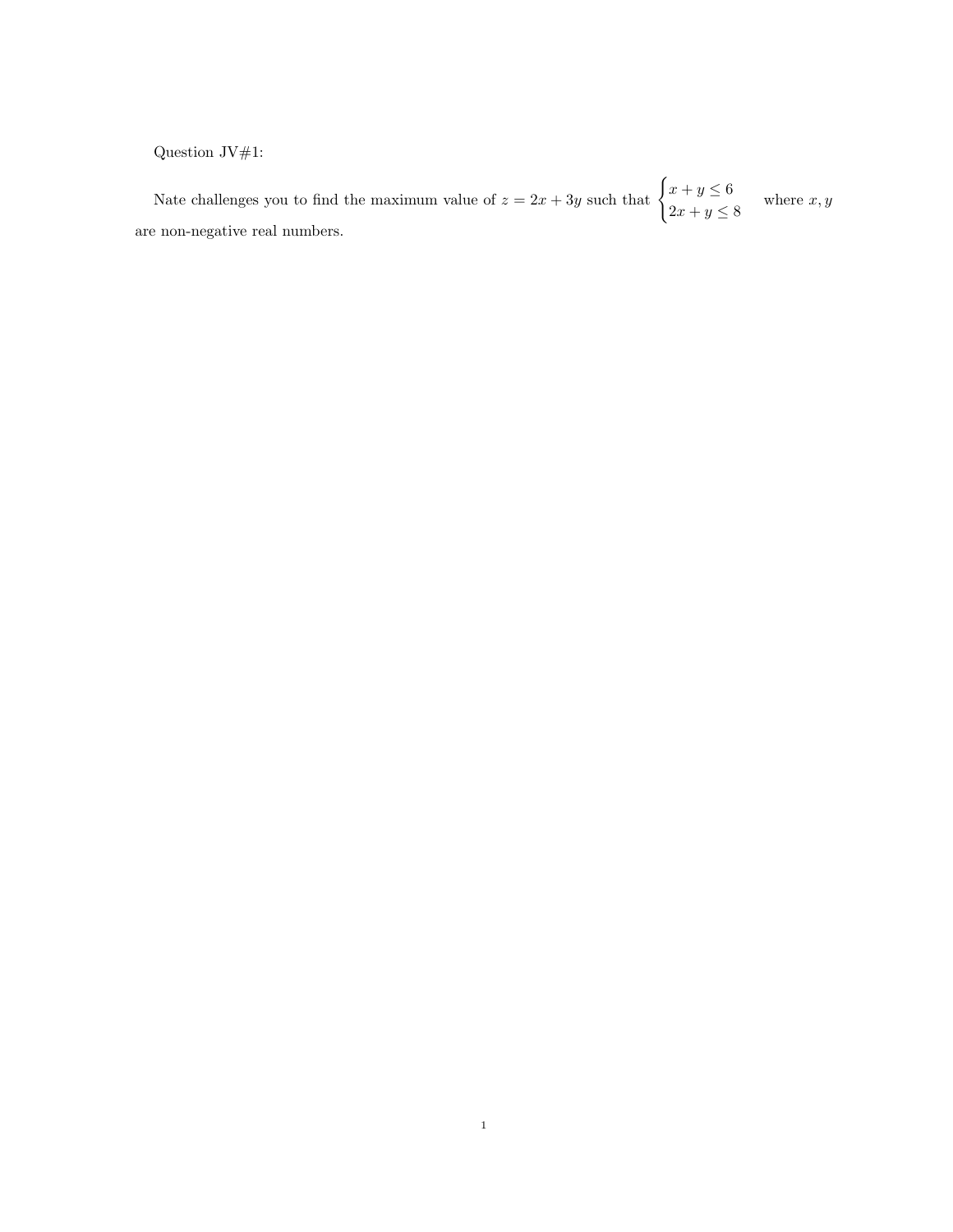Question JV#2:

A two-digit number is called "special" if, when multiplied by itself, the result is a number whose last two digits are the same as the original number. For example, 25 is a special number, since  $25 \cdot 25 = 625$ .

Stephanie B. wants you to find another two-digit number that is "special."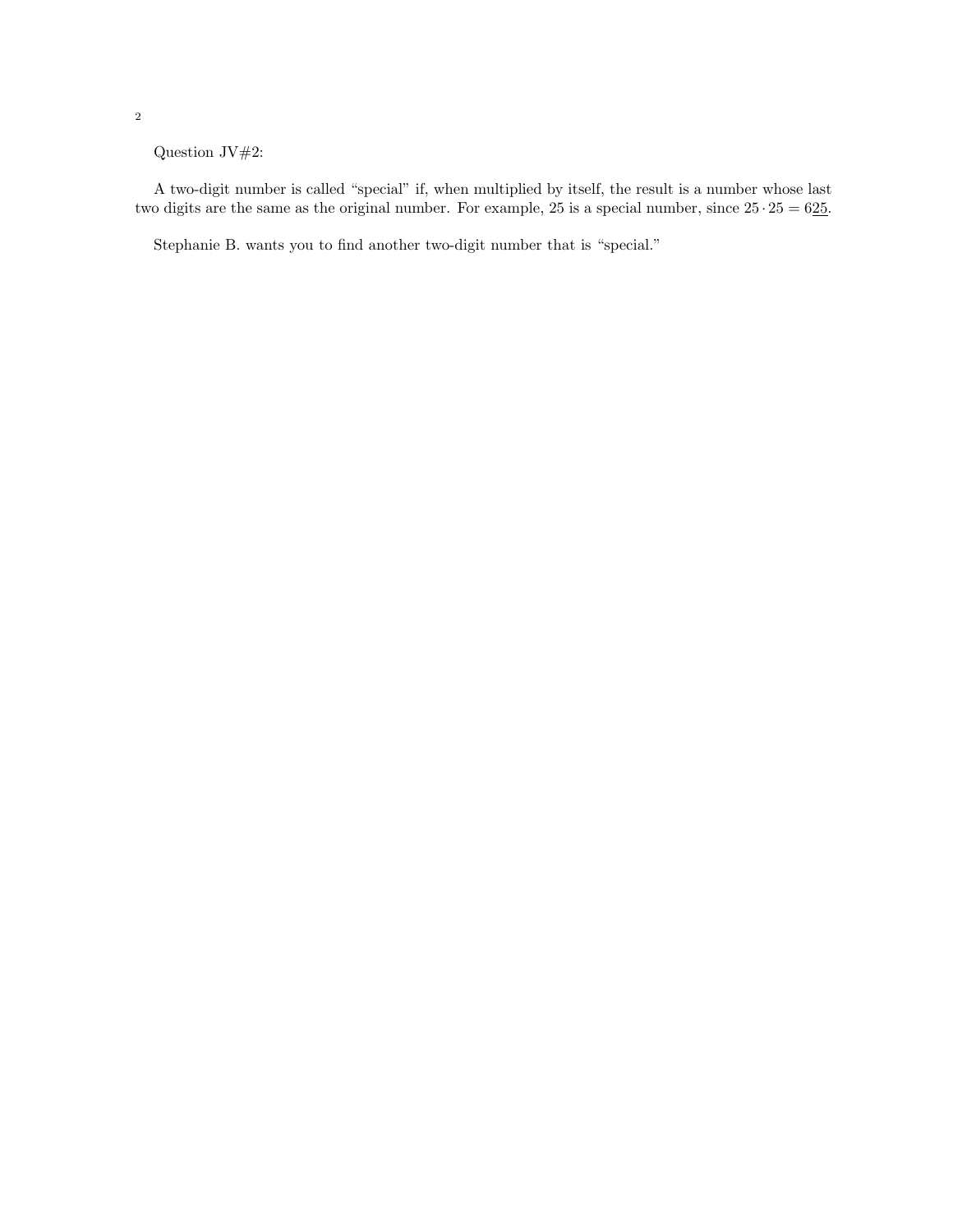Question JV#3:

Stephanie C. wants to know what is the last digit of  $4^{2004}$ .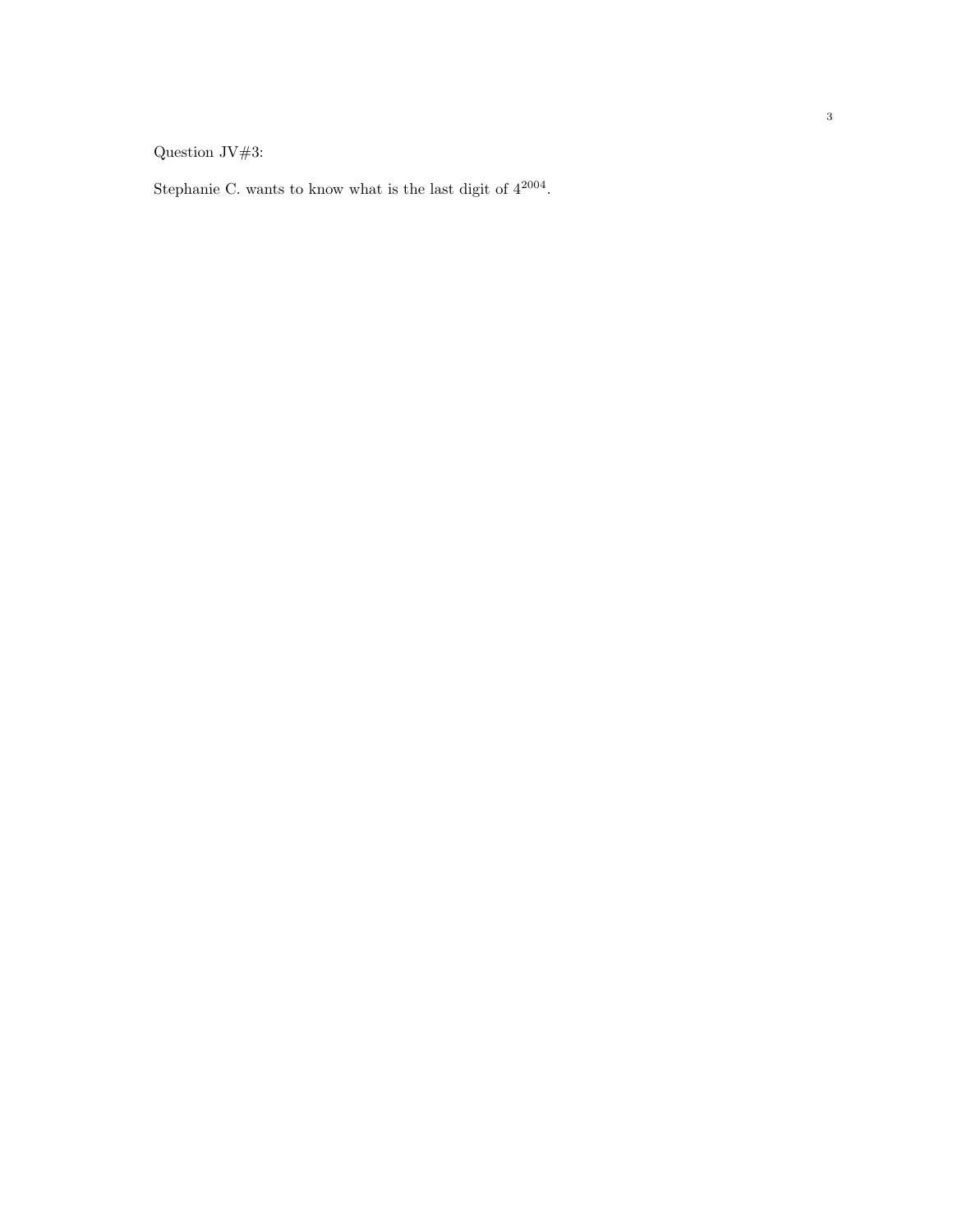Question JV#4:

Mrs. Brakebill challenges you to find the coefficient of the term  $x^4y^4$  in the binomial expansion  $(2x^2+5y)^6$ .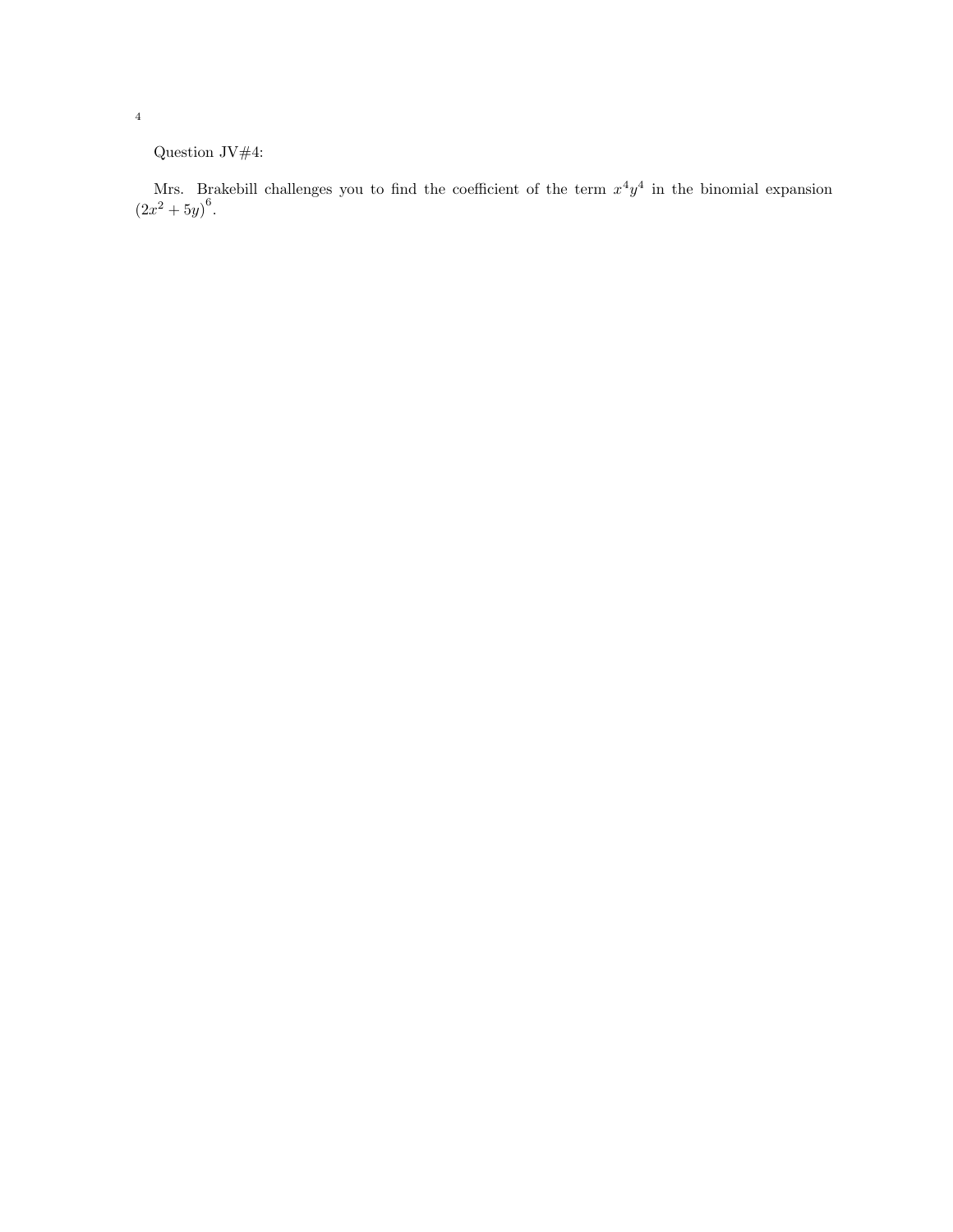Question JV#5:

Nguyen can't seem to solve this problem, can you help him out? What is the minimum value of  $2x^2 + 4x?$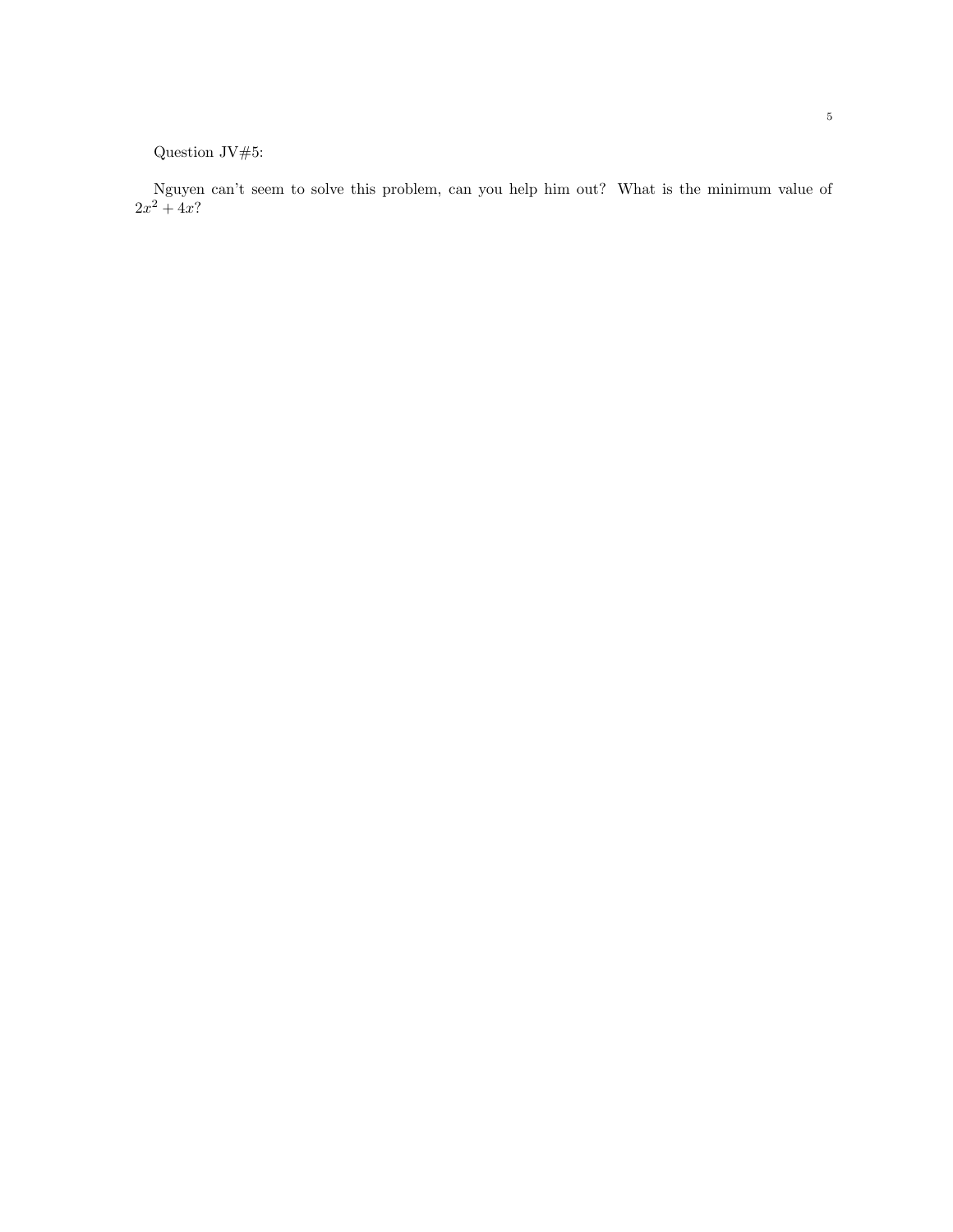Question JV#6:

Define  $K_n$  to be a graph on n vertices with an edge joining any pair of vertices. For example,  $K_3$  has 3 edges,  $K_4$  has 6 edges,  $K_5$  has 10 edges. Patty wonders how many edges are there in  $K_{10}$ ?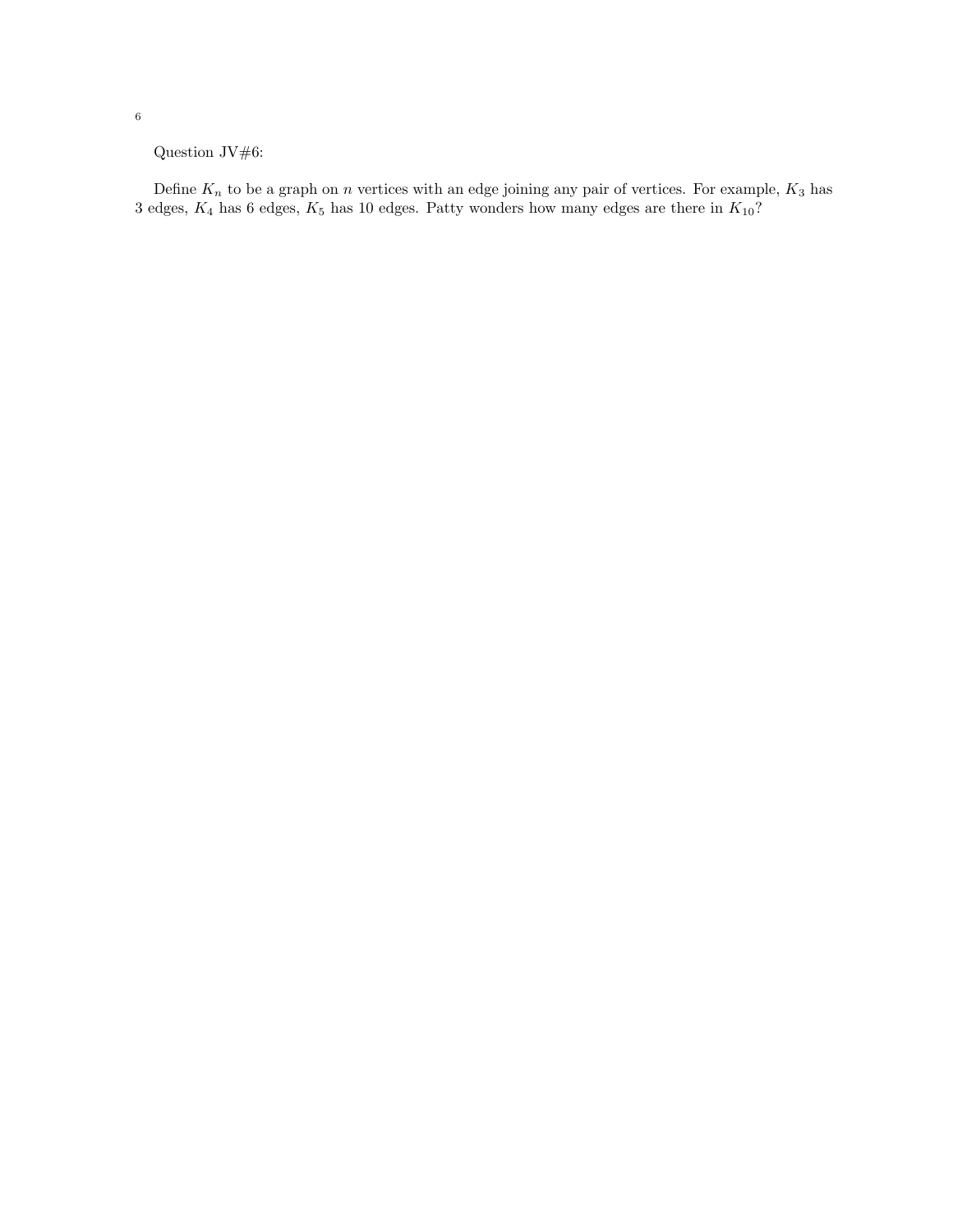## Question JV#7:

Professor Wang would like to know in how many ways can he give 3 candy bars to 4 students, given each student can get 0 or more candy bars?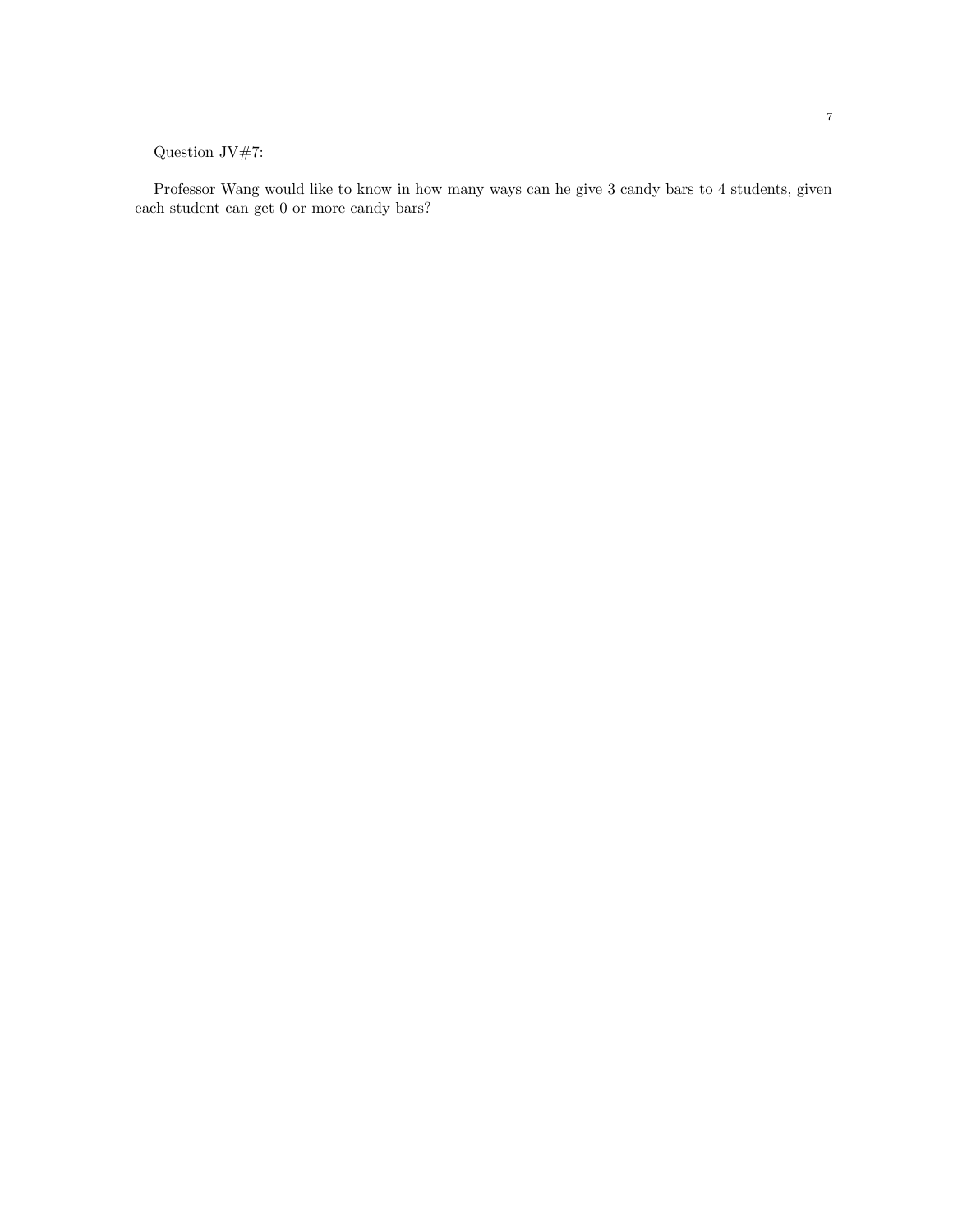Question JV#8:

Let Φ be the circle of radius 2 centered at the origin in the plane. Alan wants to know the shortest possible distance between  $\Phi$  and the point  $\left(\frac{-1}{2}, \frac{\sqrt{255}}{2}\right)$ .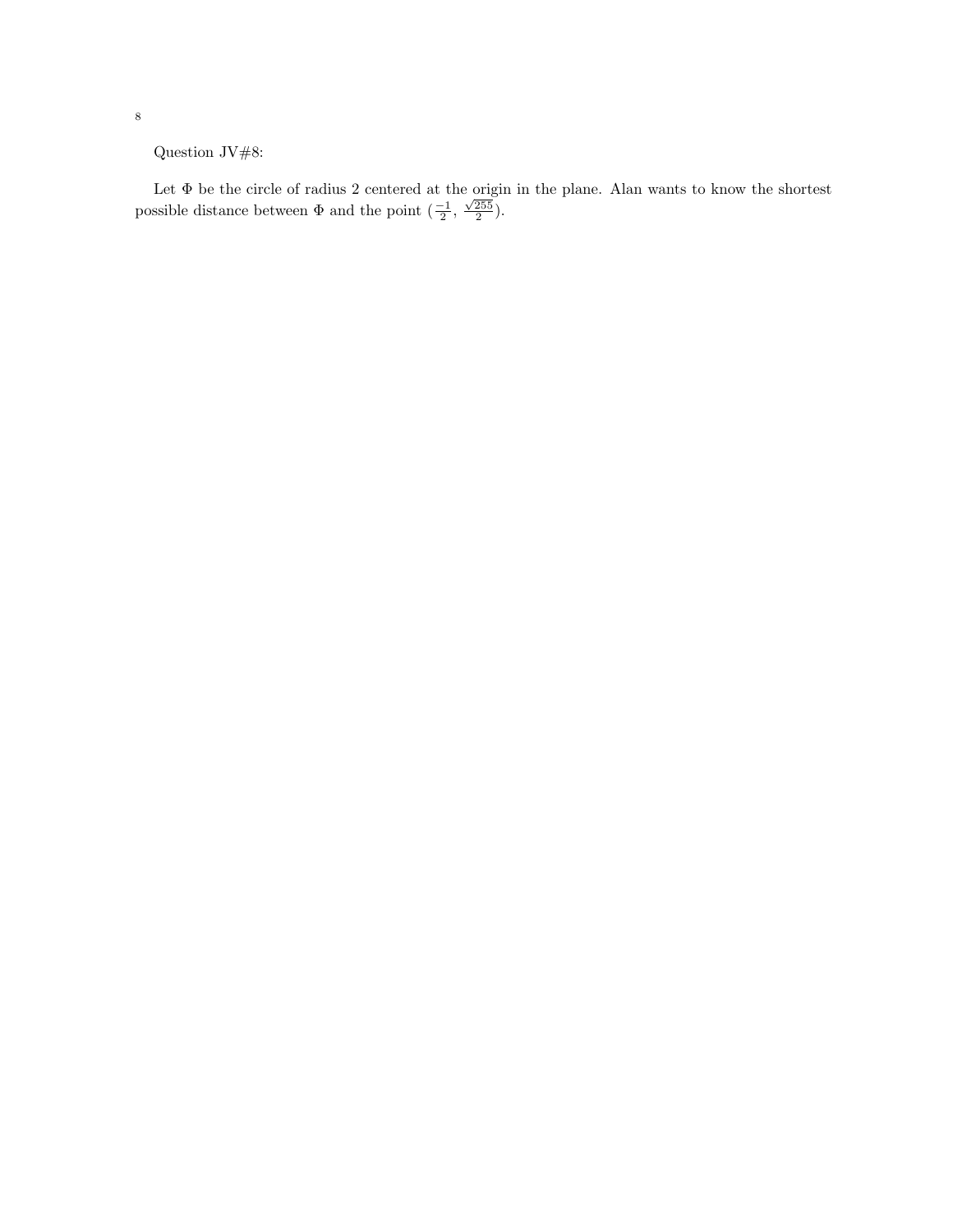Question JV#9:

Brad wants to kno w what x will satisfy the equation

$$
\frac{1}{1 + \frac{1}{1 + \frac{1}{1 + \frac{1}{1 + x}}}} = 2
$$

Can you help him out?